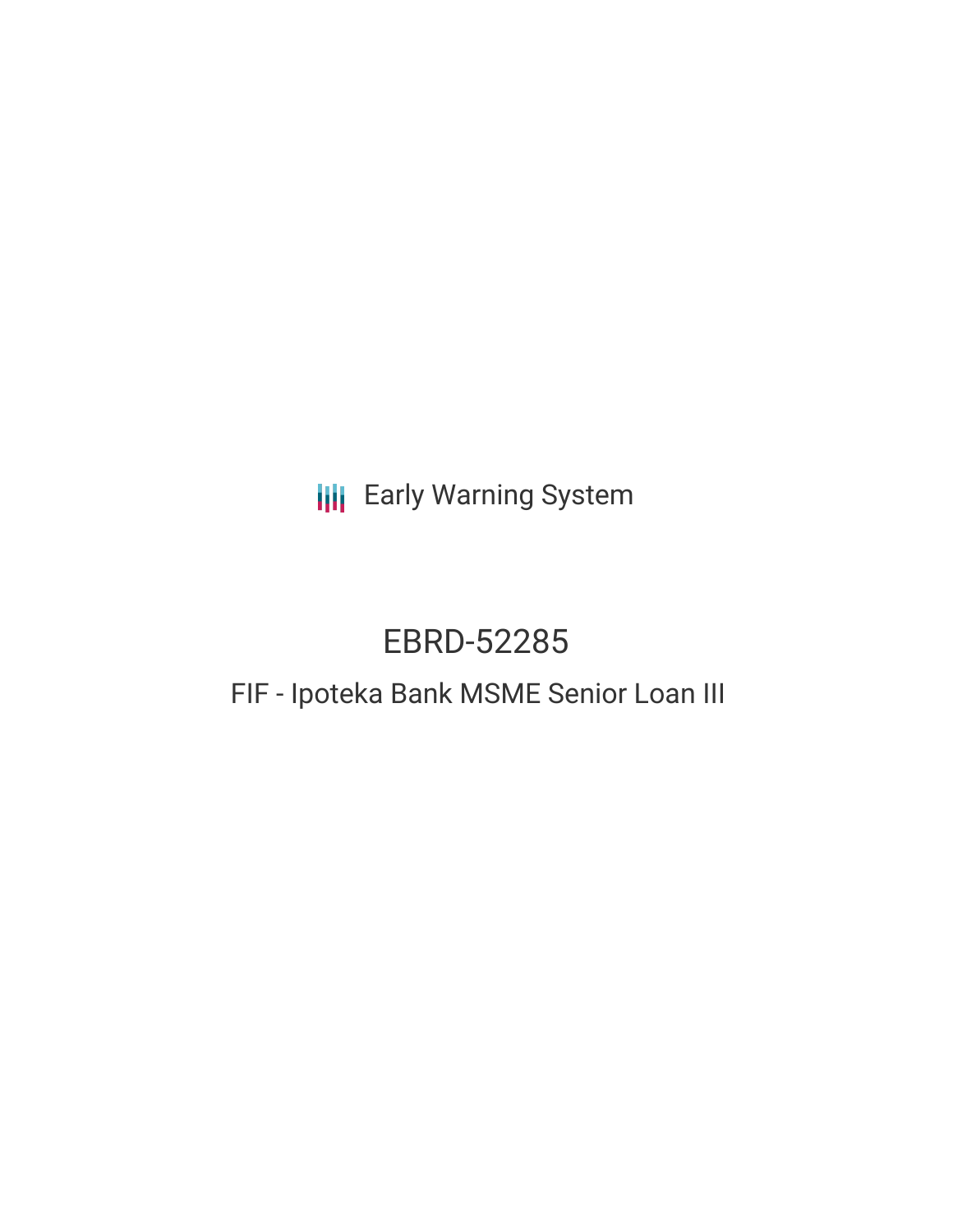

### **Quick Facts**

| <b>Countries</b>               | Uzbekistan                                              |
|--------------------------------|---------------------------------------------------------|
| <b>Financial Institutions</b>  | European Bank for Reconstruction and Development (EBRD) |
| <b>Status</b>                  | Approved                                                |
| <b>Bank Risk Rating</b>        | FI                                                      |
| <b>Voting Date</b>             | 2020-09-02                                              |
| <b>Borrower</b>                | Ipoteka Bank                                            |
| <b>Sectors</b>                 | Finance                                                 |
| <b>Investment Type(s)</b>      | Loan                                                    |
| <b>Investment Amount (USD)</b> | \$30.00 million                                         |
| <b>Project Cost (USD)</b>      | \$30.00 million                                         |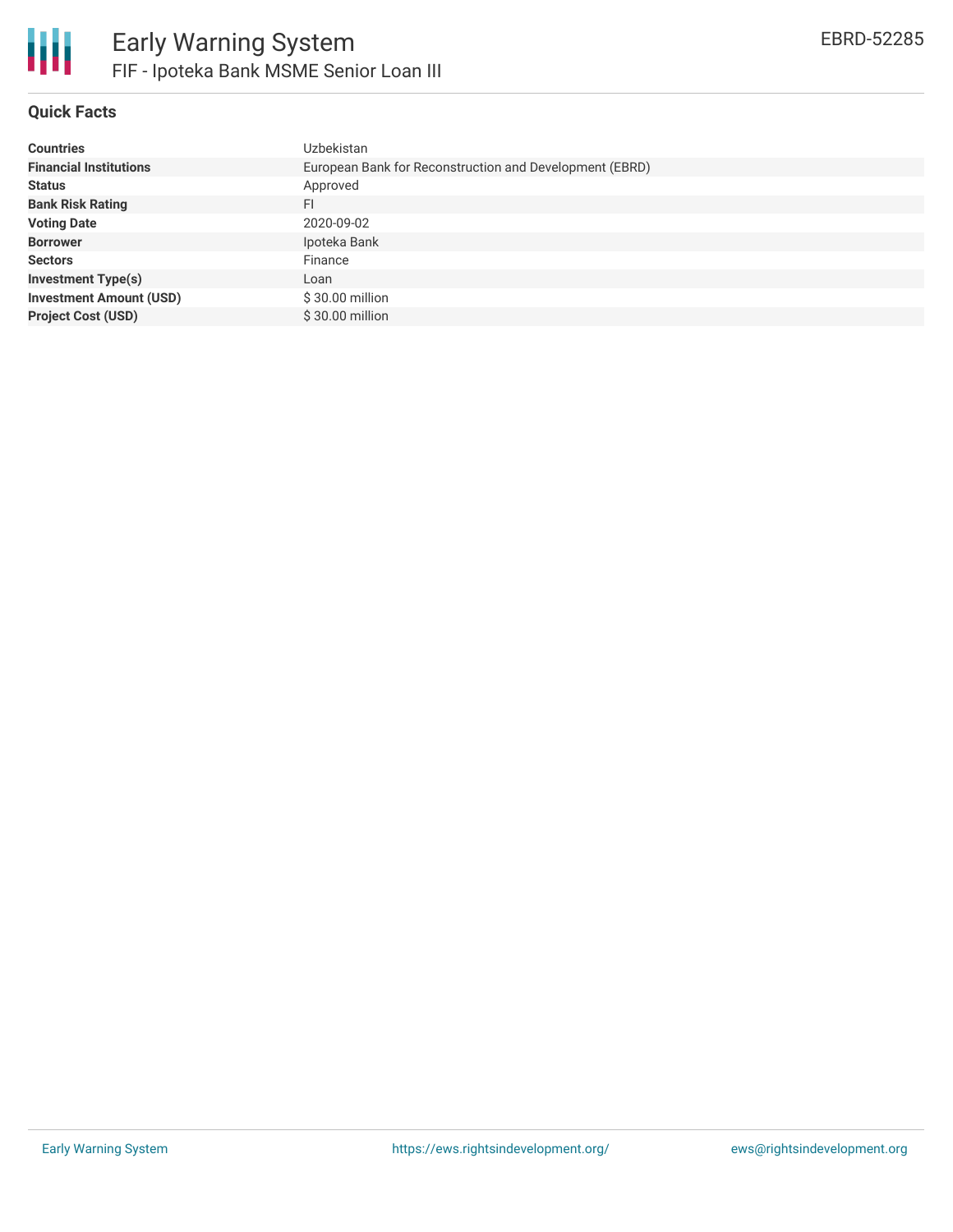

### **Project Description**

According to the EBRD's website, this project provides financing to Ipoteka-bank for on-lending to micro, small and mediumsized enterprises (MSMEs) in the context of COVID-19.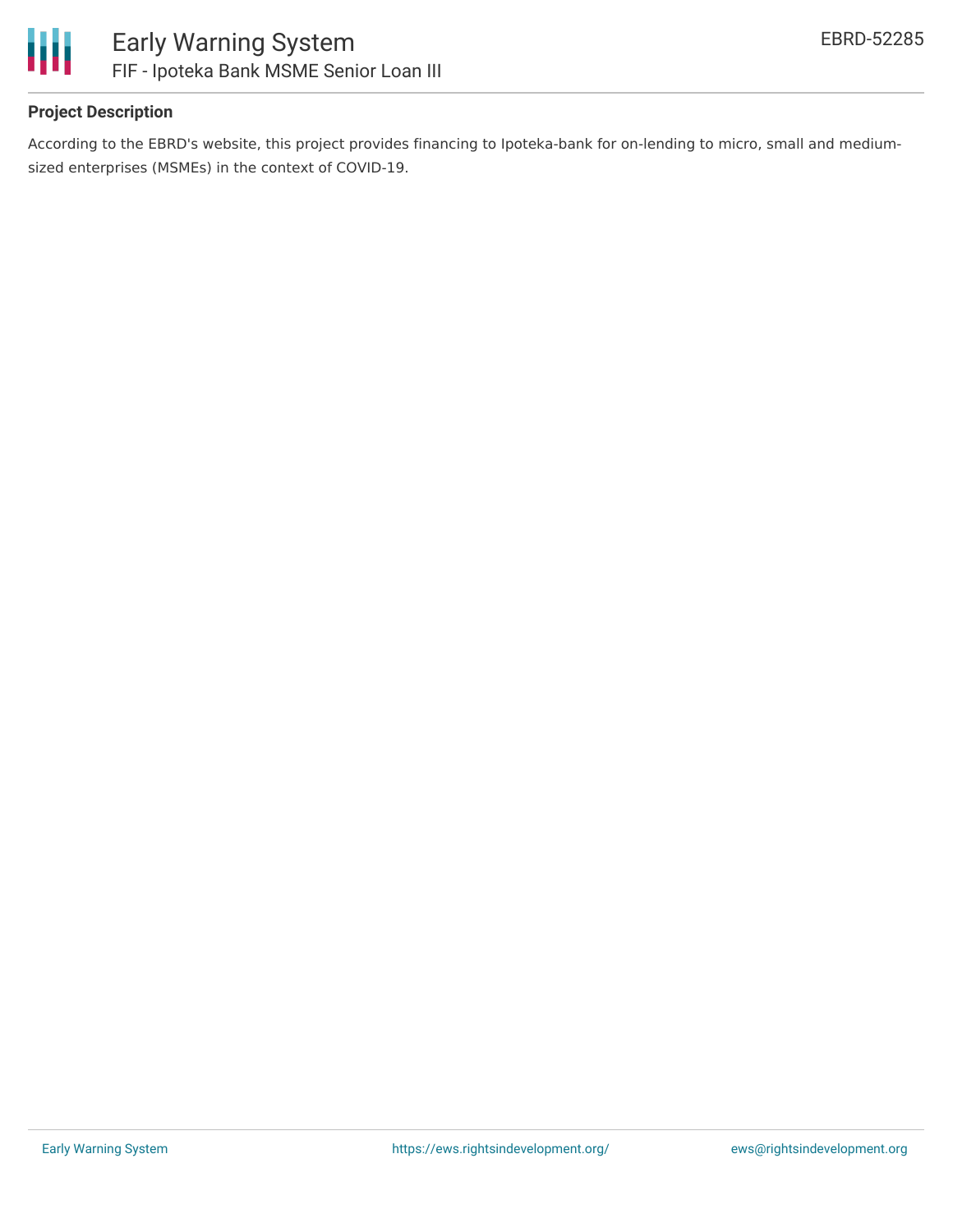#### **Investment Description**

European Bank for Reconstruction and Development (EBRD)

#### **Financial Intermediary**

Financial Intermediary: A commercial bank or financial institution that receives funds from a development bank. A financial intermediary then lends these funds to their clients (private actors) in the form of loans, bonds, guarantees and equity shares. Financial intermediaries include insurance, pension and equity funds. The direct financial relationship is between the development bank and the financial intermediary.

• [IPOTEKA-BANK](file:///actor/3419/) JSCMB (Financial Intermediary)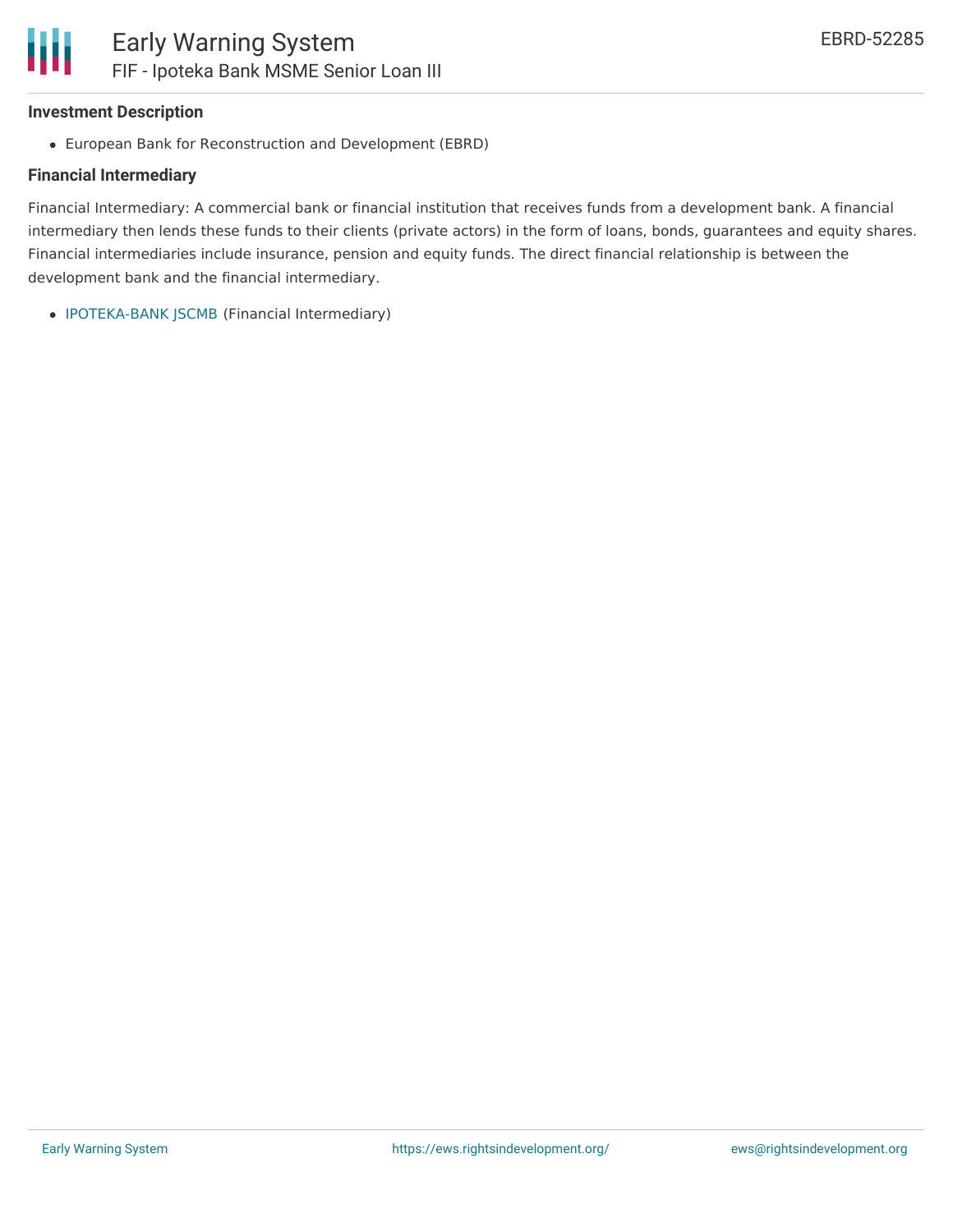

#### **Private Actors Description**

Ipoteka Bank is one of the leading financial institutions in Uzbekistan, ranking 4th by total assets with market share of around 8.7 per cent at YE2019. The bank provides the whole range of commercial banking services via its wide network of 39 branches and over 100 minibanks covering the whole country. IB has multiple shareholder structure with the largest stakes held by Uzbekistan Fund for Reconstruction and Development and Uzbekistan's Ministry of Finance.